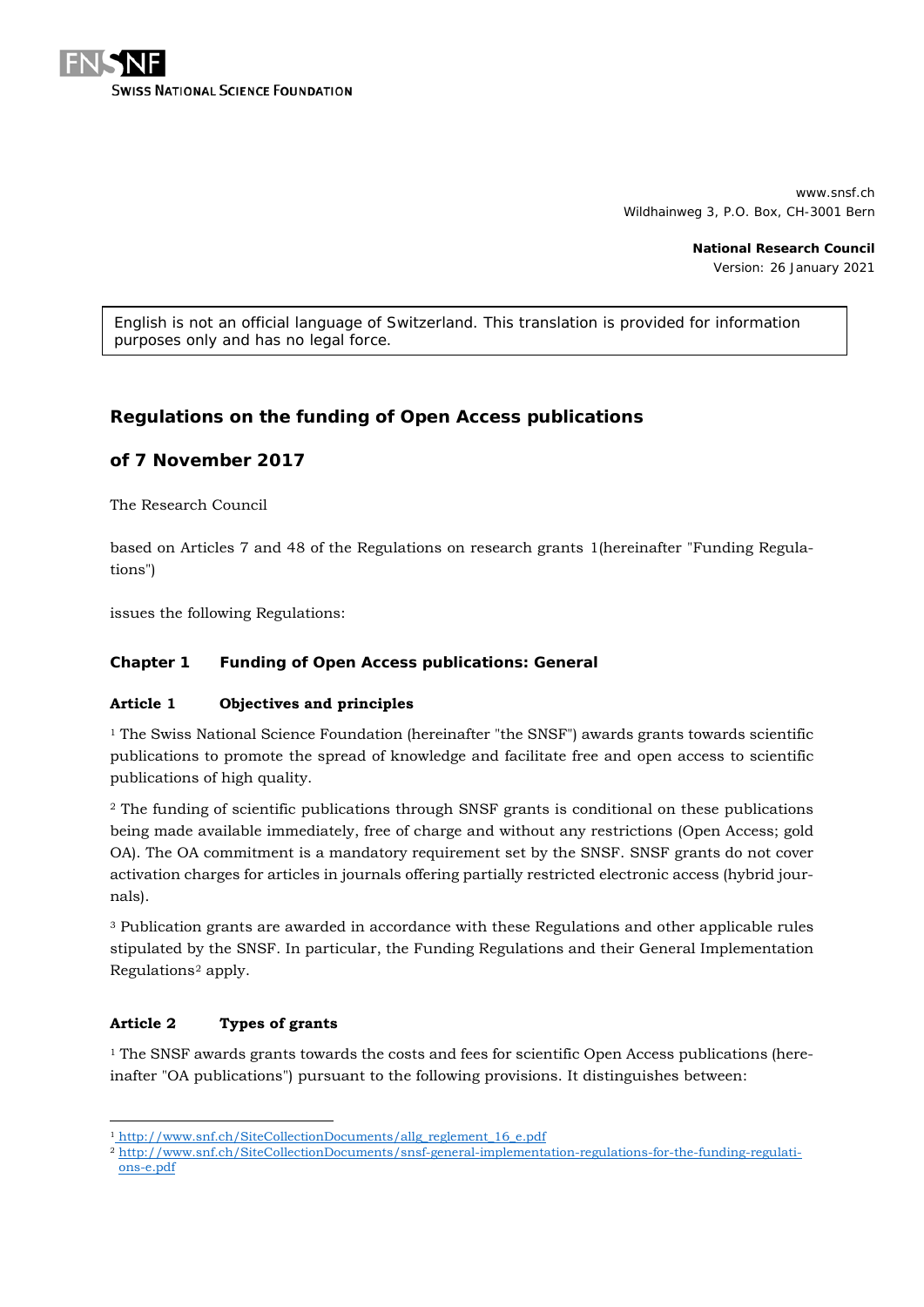- a. grants towards publications in Open Access journals: APC (article processing charge);
- b. grants towards Open Access book publications (monographs and anthologies): BPC (book processing charge); and
- c. Grants towards OA publications of book chapters: BCPC (book chapter processing charge).

<sup>2</sup> APCs and BCPCs are only granted for publishing research results obtained in research projects funded by the SNSF.

<sup>3</sup> BPCs are awarded for scientific publications regardless of whether the underlying research results were obtained in research projects funded by the SNSF or not.

#### **Article 3 Kinds of publication**

<sup>1</sup> The SNSF awards grants towards publications that meet the following requirements:

- a. articles in journals: articles in pure, high-level peer-reviewed OA journals;
- b. monographs: comprehensive, peer-reviewed scientific works;
- c. anthologies: peer-reviewed scientific works on a particular topic that is the responsibility of an editor or team of editors and that consist of contributions from different authors, for which each is individually responsible.
- d. book chapters: contributions to peer-reviewed anthologies for which the respective authors are individually responsible pursuant to letter c.

2 Doctoral theses and habilitations are regarded as monographs pursuant to paragraph 1 letter b if they were processed by a publisher with a view to publication in book form.

<sup>3</sup> Conference papers are regarded as book chapters if they are published as part of an anthology pursuant to paragraph 1 letter c.

4 The SNSF does not award grants for textbooks, special issues of journals, conference proceedings, new editions or translations.

<sup>5</sup> Book chapter processing charges (BCPCs) will be covered for chapters in full gold-OA anthologies. In cases where no suitable gold-OA anthology is available, grants to cover BCPCs may be applied for even if the book chapter is published in an anthology that does not give immediate, unrestricted and free OA. In such cases, the BCPCs are earmarked for immediate OA activation of the relevant book chapter.[3](#page-1-0)

#### **Article 4 OA platform**

-

An OA platform is available as part of the *my*SNF web platform. Grants towards scientific publications pursuant to these Regulations are processed via the SNSF's OA platform. The data entered on the OA platform is used for OA monitoring by the SNSF and may be forwarded to national and international entities for monitoring purposes.

<span id="page-1-0"></span><sup>3</sup> Inserted pursuant to the decision of the Presiding Board of the National Research Council of 26 January 2021, in force with immediate effect.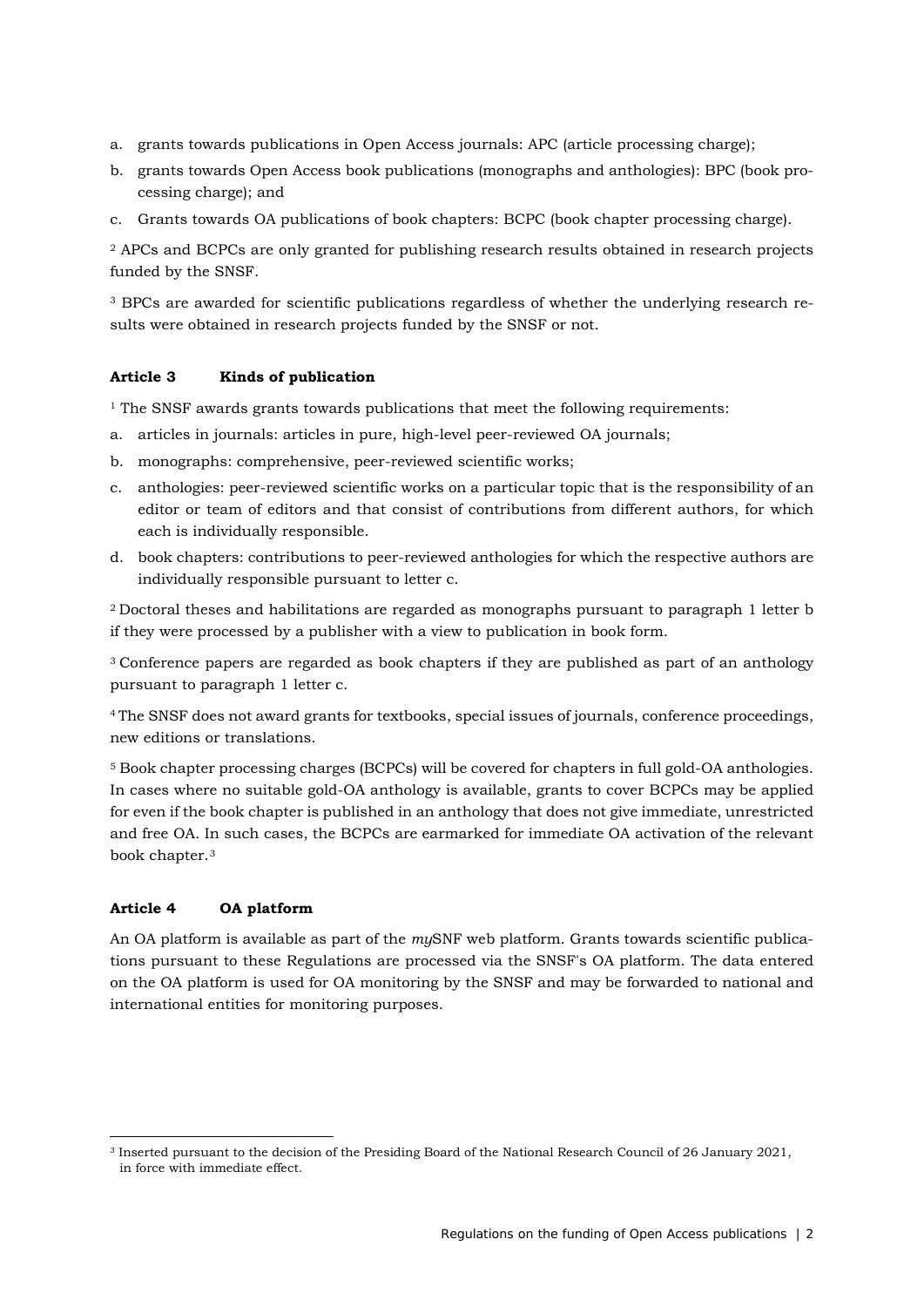## **Chapter 2 Requirements for applicants and for the application**

## **Article 5 Applicants**

<sup>1</sup> Authors of scientific publications pursuant to Article 3 are eligible to submit applications for publication grants.

<sup>2</sup> Applicants must meet the general requirements for submitting applications to the SNSF pursuant to Article 10 of the Funding Regulations if their application concerns BPCs that did not result from an SNSF-funded research project.

<sup>3</sup> Applications for anthologies (Article 3 paragraph 1 letter c) must be submitted by the responsible editor or by a member of the editorial team. He or she must meet the general requirements pursuant to Article 10 of the Funding Regulations.

<sup>4</sup> Applications for monographs that resulted from a doctoral thesis or habilitation are eligible even if the applicants do not meet the general requirements for applications to the SNSF pursuant to Article 10 of the Funding Regulations at the time of submission, provided the doctoral thesis or habilitation was defended and accepted at a Swiss university.

<sup>5</sup> Applications for publications produced within the scope of an SNSF-funded research project must be submitted by the grantees or the project staff and must refer to the funded project. Project staff shall inform the grantees about the publication.

<sup>6</sup> If the publication of scientific works is already covered by an SNSF grant, as is the case for editions, in particular, no applications may be submitted for grants pursuant to these Regulations.

## **Article 6 Application**

1 Applications for publication grants may be submitted all year round via the *my*SNF system in accordance with SNSF guidelines and must include all necessary data.

<sup>2</sup> Monographs or anthologies may not be published prior to the SNSF's decision to award BPCs. Any publication prior to this decision will result in a non-consideration decision by the SNSF.

## **Chapter 3 Applications, eligible costs and grant amount**

## **Article 7 Applications for journal articles (APC) and book chapters (BCPC)**

<sup>1</sup> Applications for APCs and BCPCs must be based on the version of the peer-reviewed article or book chapter that was approved by the publisher and must contain all of the information requested by the SNSF.

<sup>2</sup> The application must clearly show which SNSF-funded research project the publication is directly linked to.

## **Article 8 Applications for monographs and anthologies (BPC)**

<sup>1</sup> Applications for BPCs in connection with the publication of monographs and anthologies must be based on the peer-reviewed manuscript approved by the publisher (Article 9) and must contain all of the information requested by the SNSF.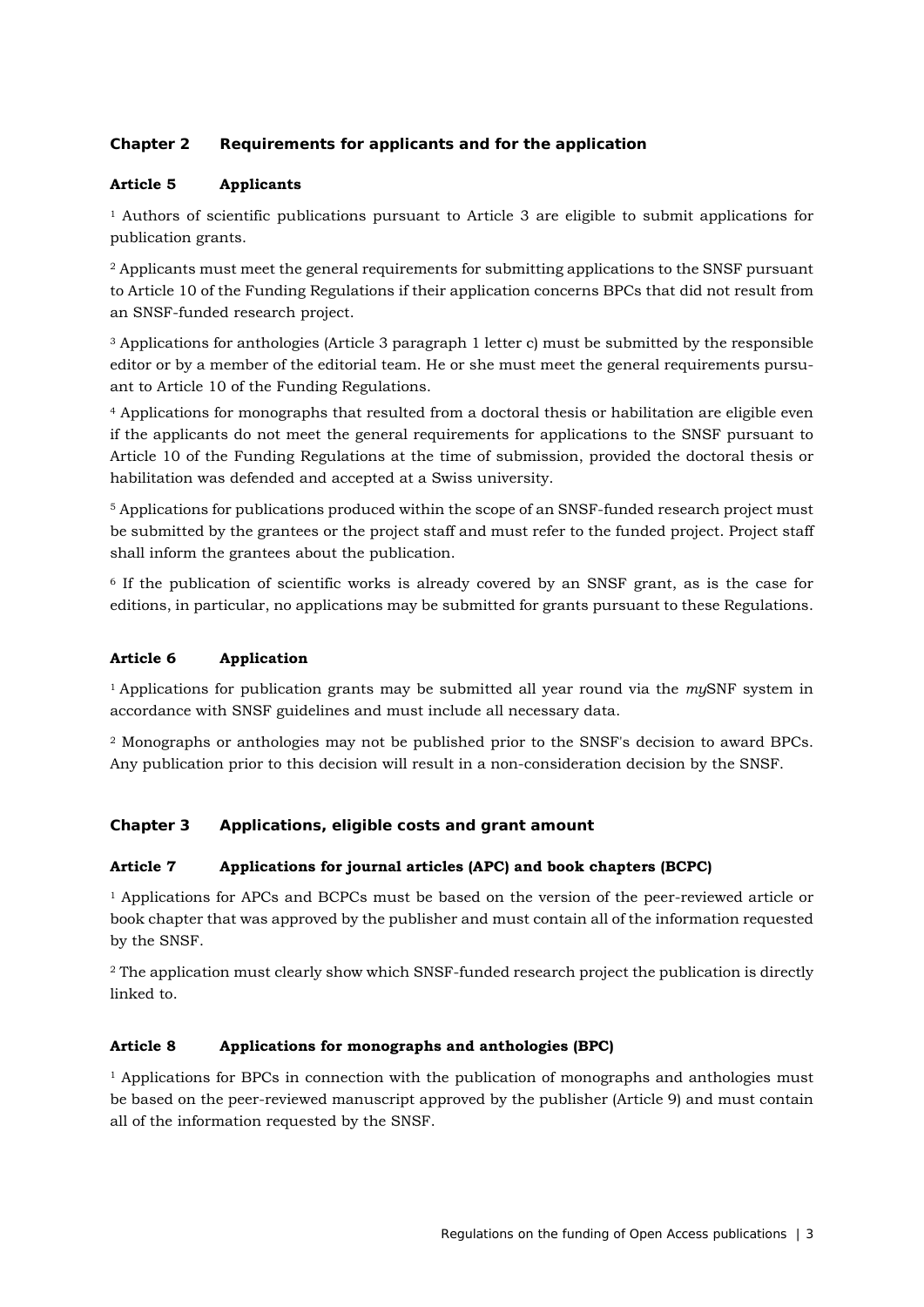<sup>2</sup> The application must show to which SNSF-funded project the publication is directly linked, if applicable.

<sup>3</sup> The applicants must submit the requested information and documents, particularly the quality control information (Article 9) and a well-founded funding request for the modules to be funded (Articles 10 and 11).

### **Article 9 Quality control (peer review) by publishers for BPCs**

<sup>1</sup> Quality control for monographs and anthologies is the responsibility of the publishers. In addition to the services they provide, publishers must arrange for a peer review in accordance with the requirements set out below. The result of the peer review is accepted as proof of quality by the SNSF, provided the peer review was conducted in accordance with the requirements.

<sup>2</sup> The peer-review procedure must fulfil the following requirements:

- a. at least one external, independent and meaningful review in written form;
- b. assessment of the entire manuscript;
- c. the reviewer must demonstrably comply with the SNSF rules regarding conflicts of interest and must be independent as regards his/her relationship with the applicants and with the publisher;
- d. the topic of the publication must lie in the reviewer's area of expertise;
- e. documentation of the peer review and in particular of the manner in which each criticism offered by the reviewer has been considered and acted on.
- f. in the case of anthologies, the review must comment on each individual contribution to the anthology; and
- g. for doctoral theses and habilitations, the reviews of the thesis/habilitation by the higher education institution may be used.

<sup>3</sup> The peer review by the publisher must have been completed by the time of submission. In collaboration with the publishers, applicants must integrate the documentation and results into the application in accordance with SNSF requirements.

#### **Article 10 Amount of funding, general**

 $1$  The grants awarded by the SNSF are earmarked for works that are freely available at the time of publication, without any restrictions or charges.

<sup>2</sup> The SNSF reimburses, at the most, the actual costs and fees incurred in connection with APCs, BPCs and BCPCs.

<sup>3</sup> It may cut unreasonable APCs, BPCs and BCPCs.

## **Article11 Grant amount: APCs, BCPCs and BPCs**

1 For magazine articles and book chapters, the SNSF reimburses the usual APCs and BCPCs charged by recognised scientific publishers, inclusive of quality control through peer review.

<sup>2</sup> For monographs and anthologies, the SNSF reimburses BPCs according to the following rates for different modules: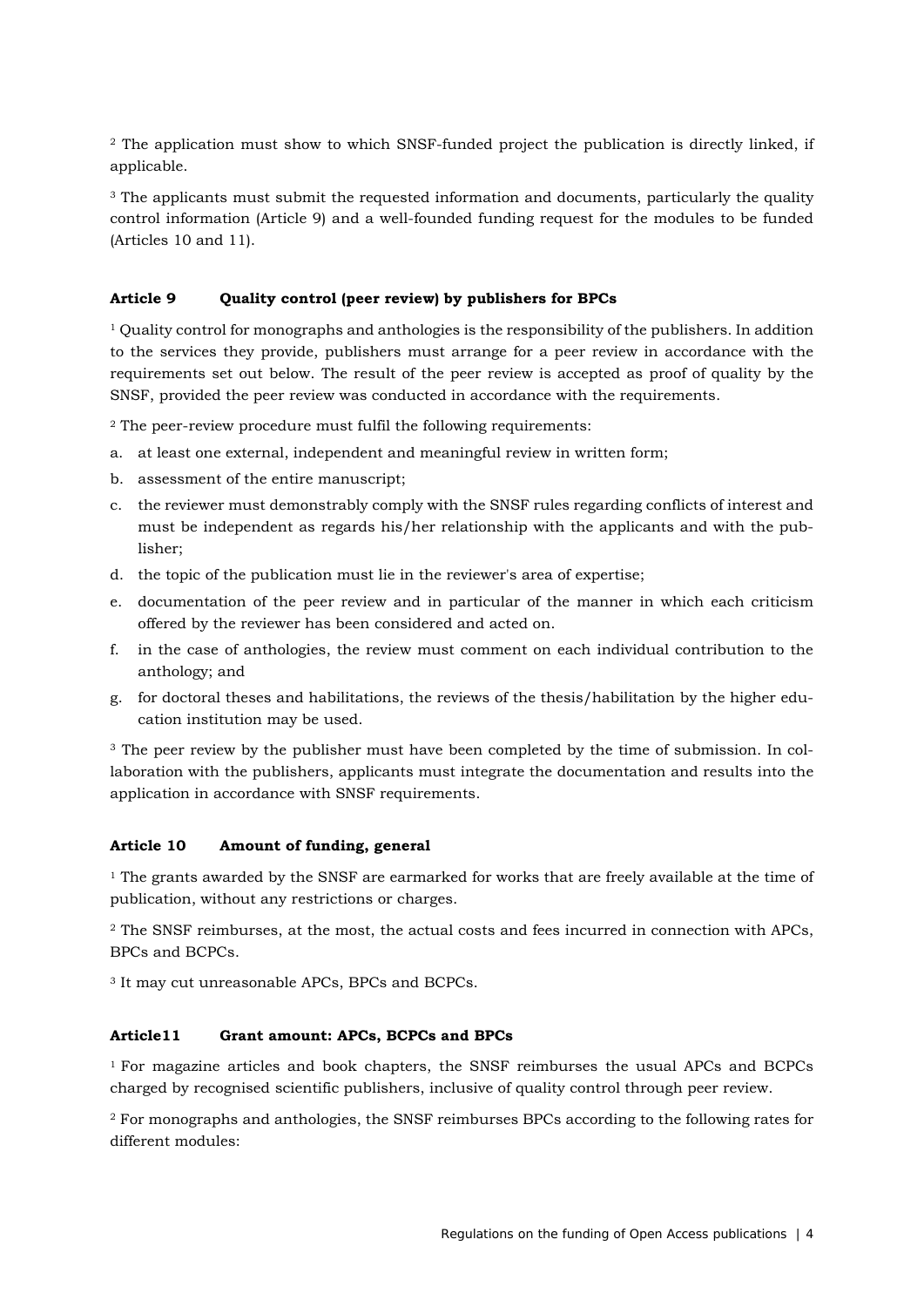- a. For the basic module: BPCs up to a maximum of CHF 15,000, which cover a quotable OA publication comprising up to 750,000 characters (incl. spaces), for which the following publisher services, in particular, have been provided: quality control incl. peer review; editing and/or proofreading of the manuscript; typesetting, layout and cover; image processing and image reproduction rights; marketing and distribution; provision of the conventional, digital and Open Access-specific metadata and publication of the Open Access work on the publisher's website;
- b. Supplementary module for additional costs in the event of a higher number of characters: additionally a lump sum of CHF 3,000 for up to 250,000 additional characters or an additional CHF 5,000 for more than 1 million characters.
- c. Supplementary module for demonstrable additional costs in the event that layout and image rights should cost more: at the most an additional CHF 5,000;
- d. Supplementary module for demonstrable additional costs for production of an e-book that includes additional functions, such as audio and video files, interactive functions, etc., that are available in the OA version, at the most an additional CHF 5,000.
- e. Supplementary module for demonstrable additional costs for foreign language proofreading, which is considered justified and performed if the publication of the work in a foreign language (any language other than the author's mother tongue) will increase the visibility and readership of the research results: at the most an additional CHF 5,000.

<sup>3</sup> The SNSF does not make any contributions towards the printing costs of monographs and anthologies. If the publication is also issued in printed form, the SNSF's BPC grants must be used exclusively for the digital version (first digital copy). The OA version must be published together with the print version at the latest, or archived in the repositories specified by the SNSF at the same time (Article 16).

## **Chapter 5 Evaluation procedure and award**

#### **Article 12 Evaluation procedure**

 $1$  The SNSF checks whether the BPC applications meet the formal and material requirements and performs a quality check (Article 13). If the application is incomplete or if it does not meet the application requirements, it will not be considered by the SNSF.

2 The SNSF generally evaluates applications for BPCs within a period of two months after the submission deadline. Should any special clarifications be necessary, the evaluation period will be extended accordingly.

<sup>3</sup> APC and BCPC applications are processed within a short time-frame via the OA platform.

## **Article 13 Quality control by the SNSF**

<sup>1</sup> For BPC applications, the SNSF checks whether the peer review procedure conducted by the publishers meets the requirements, particularly with regard to the impartiality of the reviewers, the usefulness of the reviews and the consideration and adaptation of the points criticised.

<sup>2</sup> For APC or BCPC applications, the SNSF accepts the peer-review decision taken by the relevant journal or publisher.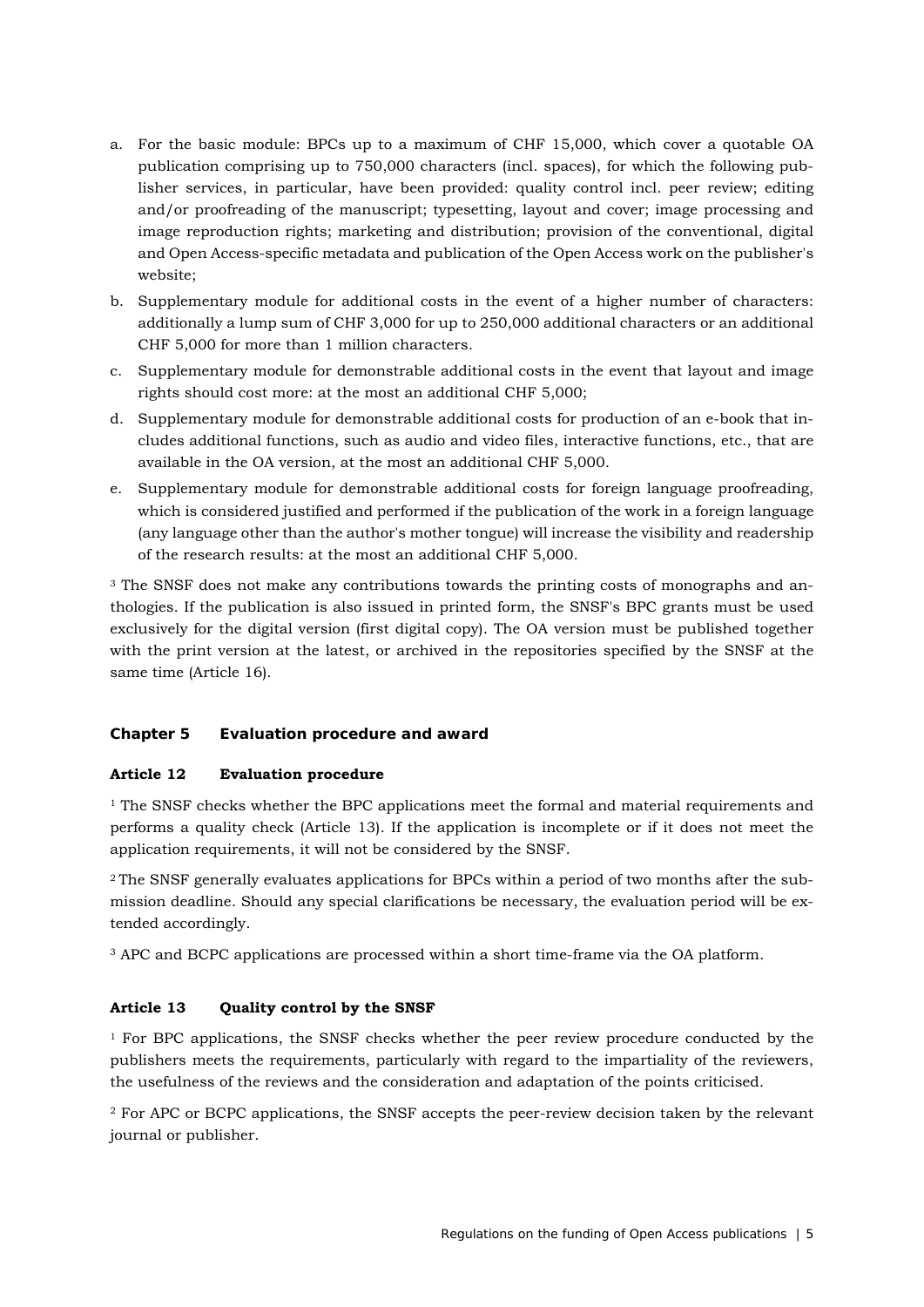## **Articles 14 Decision**

 $1$ <sup>1</sup> The SNSF awards grants for APCs, BCPCs and BPCs, provided the requirements set out in these Regulations are met.

<sup>2</sup> If the results of the peer review reveal any scientific shortcomings in the planned publication and/or if criticisms offered in the review are not adequately considered, the SNSF will reject the BPC application.

<sup>3</sup> BPC applications are also rejected in the event of any shortcomings or non-fulfilment of SNSF requirements with regard to quality control (peer review arranged by the publishers).

<sup>4</sup> If individually requested additional modules (Article 11) are not, or not adequately, explained, they will not be funded.

<sup>5</sup> The decisions are communicated to the applicants in the form of an appealable ruling. The publisher receives a copy of the BPC awards.

## **Article 15 Payment and publication**

<sup>1</sup> The awarded grants are generally paid directly to the publishers via the OA platform of the SNSF.

2 Payment of the grant is conditional on the metadata having been submitted to the SNSF in accordance with SNSF requirements. For anthologies, metadata for each individual grant needs to be provided.

<sup>3</sup> Monographs must be published within six months of the payment being made. Publishing before the BPC grant is awarded is not permissible and will result in the grant being revoked.

## **Chapter 6 Deposition, archiving and further provisions**

#### **Article 16 Deposition and archiving of the publications funded by BPC grants**

The deposition of the BPC-funded publication is performed

- a. by the publisher by displaying it prominently on their website;
- b. by the author or editor in an institutional or disciplinary repository;
- c. in the output data of the relevant SNSF grant; and
- d. by the SNSF through forwarding of the OA publication along with the metadata to the Swiss National Library and the OAPEN library.

#### **Article 17 Further provisions and BPC-funded publications**

 $<sup>1</sup>$  The publishing details given in the OA publication must contain the information demanded by</sup> the SNSF, in particular the year of publication, ISBN number(s),  $DOI<sup>4</sup>$ , creative commons licence<sup>[5](#page-5-1)</sup> and a note stating that the publication was financially supported by the SNSF.

<sup>2</sup> Monographs and anthologies must be made available with the licence CC BY-NC-ND (creative commons: created by, non-commercial, no derivative) at least. The SNSF recommends the CC-BY licence.

<span id="page-5-0"></span><sup>-</sup><sup>4</sup> A Digital Object Identifier (DOI) is an unambiguous and permanent digital identifier for physical, digital or abstract objects. It is used mainly for scientific publications and datasets.

<span id="page-5-1"></span><sup>5</sup> <https://creativecommons.org/>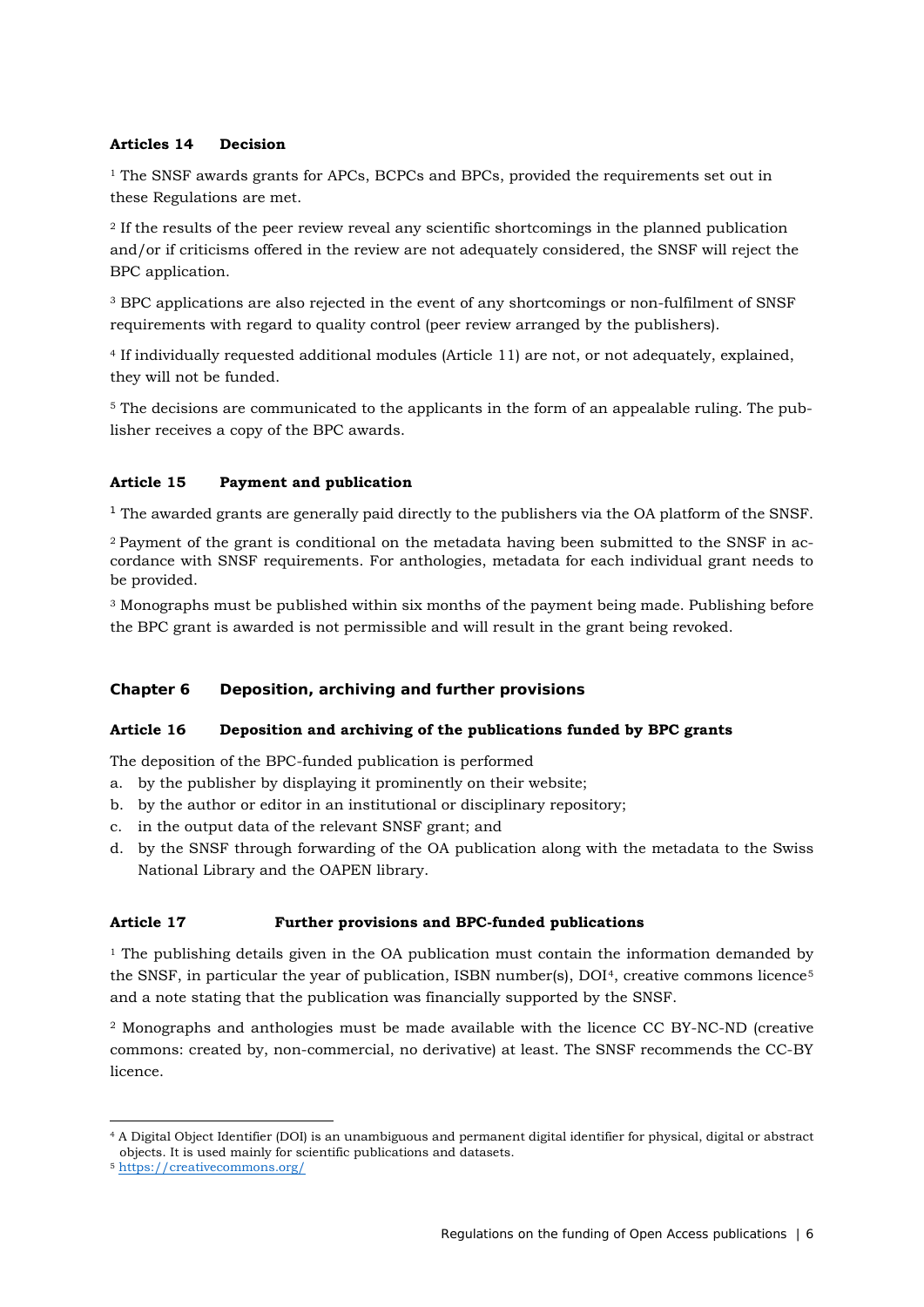<sup>3</sup> If further versions are published in addition to the version supported by the SNSF, particularly a printed book or a digital version that is subject to charges, a separate ISBN must be allocated for each version.

# **Chapter 7 Entry into force, repeal of existing regulations and transitional provisions**

## **Article 18 Entry into force and repeal of existing regulations**

<sup>1</sup> These Regulations enter into force on 1 April 2018. Paragraph 2 remains reserved.

<sup>2</sup> The provisions on BCPC will enter into force on 1 October 2018. APCs and BCPCs will only be processed via the OA platform as of 1 October 2018.

<sup>3</sup> Annex 2 of the General implementation regulations for the Funding Regulations shall be repealed with the entry into force of these Regulations.

### **Article 19 Transitional provisions**

<sup>1</sup> The provisions of these Regulations also apply to pending applications and approved grants that were submitted/applied for and awarded by 1 April 2018, as well as to grants that had expired or were still ongoing on 1 April 2018.

<sup>2</sup> If funds earmarked for the publication of monographs, doctoral theses and habilitations were awarded prior to 1 April 2018 under "eligible costs", the following three options will be available to grantees: they may

- a. submit applications for the publication of research results based on the relevant grant pursuant to these Regulations and benefit from the new rules immediately; in such cases the grantee must refund the funds earmarked for publication expenses to the SNSF; or
- b. keep the earmarked funds and use them for an OA gold publication (immediate, unrestricted and free access) by the end of the project; if this option is chosen, the publisher's calculation and the documentation of the publisher's peer review must be submitted along with the final financial report. The earmarked funds must not be exceeded and must be forwarded directly to the publisher by the grantee; or
- c. keep the earmarked funds and use them for a digital publication by the end of the project; if this option is chosen, the publisher's calculation and the publisher agreement must be submitted along with the final financial report. The publication must be accessible free of charge and without any restrictions at the latest 24 months after publication in a disciplinary or institutional repository (green OA). The earmarked funds must not be exceeded and must be forwarded directly to the publisher by the grantee.

<sup>3</sup> As of 1 October 2018, grants for APCs and BCPCs will be awarded and processed according to the provisions set out in these Regulations, regardless of whether publication costs for OA journal articles were included in an SNSF grant.

<sup>4</sup> Coverage of BCPCs may not yet be requested between 1 April and 30 September 2018.

<sup>5</sup> APCs will not yet be settled via the OA platform between 1 April and 30 September 2018; instead they will be charged to SNSF grants that included funds for OA journal articles. If funds for OA journal articles were awarded as part of an SNSF grant prior to 1 April 2018, such funds may also